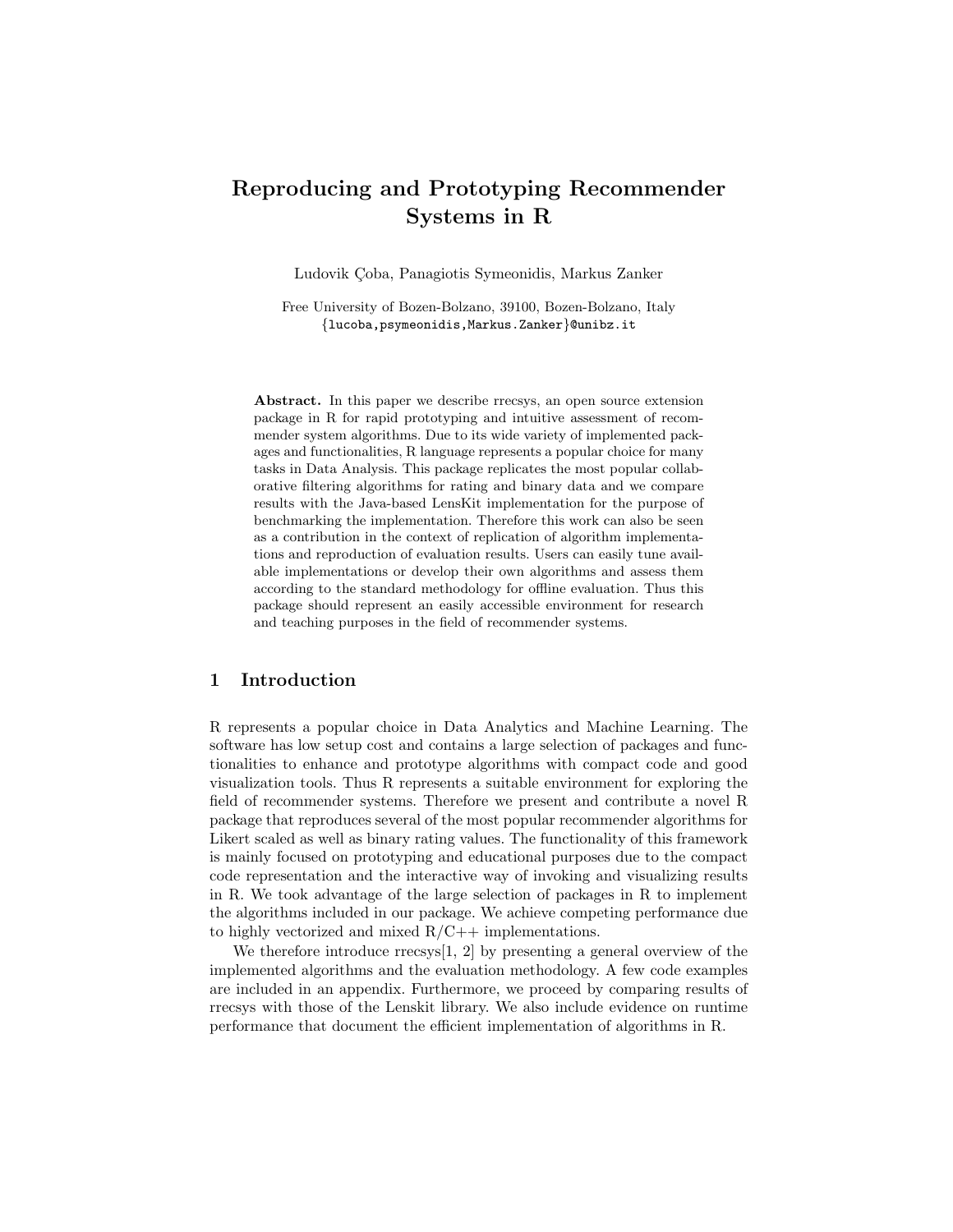### 2 rrecsys Package

rrecsys has a modular structure as well as includes expansion capabilities. The core of the package includes the implementation of several popular algorithms, an evaluation component and a couple of auxiliary parts for data analysis and convergence detection. Next we concisely describe the included algorithms.

#### 2.1 Algorithms

Baseline and Popularity: The included baseline predictors are the global mean rating (Global Average), item's mean rating (Item Average), user's mean ratings (User Average) as well as an unpersonalized Most Popular method that determines item popularity based on the total number of (positive) ratings.

Item Based K-nearest neighbors: Given a target user and her positively rated items, the algorithm will identify the k-most similar items for each target a and will rank them according to aggregated similarities with the different targets as described by Sarwar et al. [14]. For similarity measures we develop the cosine similarity and the *adjusted* cosine similarity.

Items  $a$  and  $b$  are considered as rating vectors  $a$  and  $b$  in the user space. Cosine similarity measures the cosine angle between those vectors:

$$
sim(\mathbf{a}, \mathbf{b}) = cos(\mathbf{a}, \mathbf{b}) = \frac{\mathbf{a} \cdot \mathbf{b}}{|\mathbf{a}| * |\mathbf{b}|}
$$
(1)

The *adjusted cosine similarity* is computed by offsetting the user average on each co-rated pair on two item vectors. If  $I_a$  and  $I_b$  is the set of users that rated correspondingly item  $a$  and  $b$  the adjusted cosine similarity is measured as:

$$
sim(\boldsymbol{a}, \boldsymbol{b}) = \frac{\sum_{u \in I_a \cap I_b} (R_{ua} - \overline{R_u}) * (R_{ub} - \overline{R_u})}{\sqrt{\sum_{u \in I_a \cap I_b} (R_{ua} - \overline{R_u})^2 * \sum_{u \in I_a \cap I_b} (R_{ub} - \overline{R_u})^2}}
$$
(2)

Where  $\overline{R_u}$  is the average rating of user u, computed as:

$$
\overline{R_u} = \sum_{i \in I_u} \frac{R_{ui}}{|I_u|} \tag{3}
$$

Where  $I_u$  is the set of items rated by user u.

Once similarities among all items are computed a neighborhood might be formed by choosing the items with the highest similarity value. Prediction over a target user u and item a are calculated as the weighted sum [14].

$$
p_{u,a} = \frac{\sum\limits_{\text{all similar items},k} (s_{a,k} * R_{u,k})}{\sum\limits_{\text{all similar items},k} s_{a,k}}
$$
(4)

User Based K-nearest neighbors: Herlocker et al. [7] proposed the algorithm that finds similarities among users instead among items. In our implementation we consider the cosine similarity and the Pearson correlation.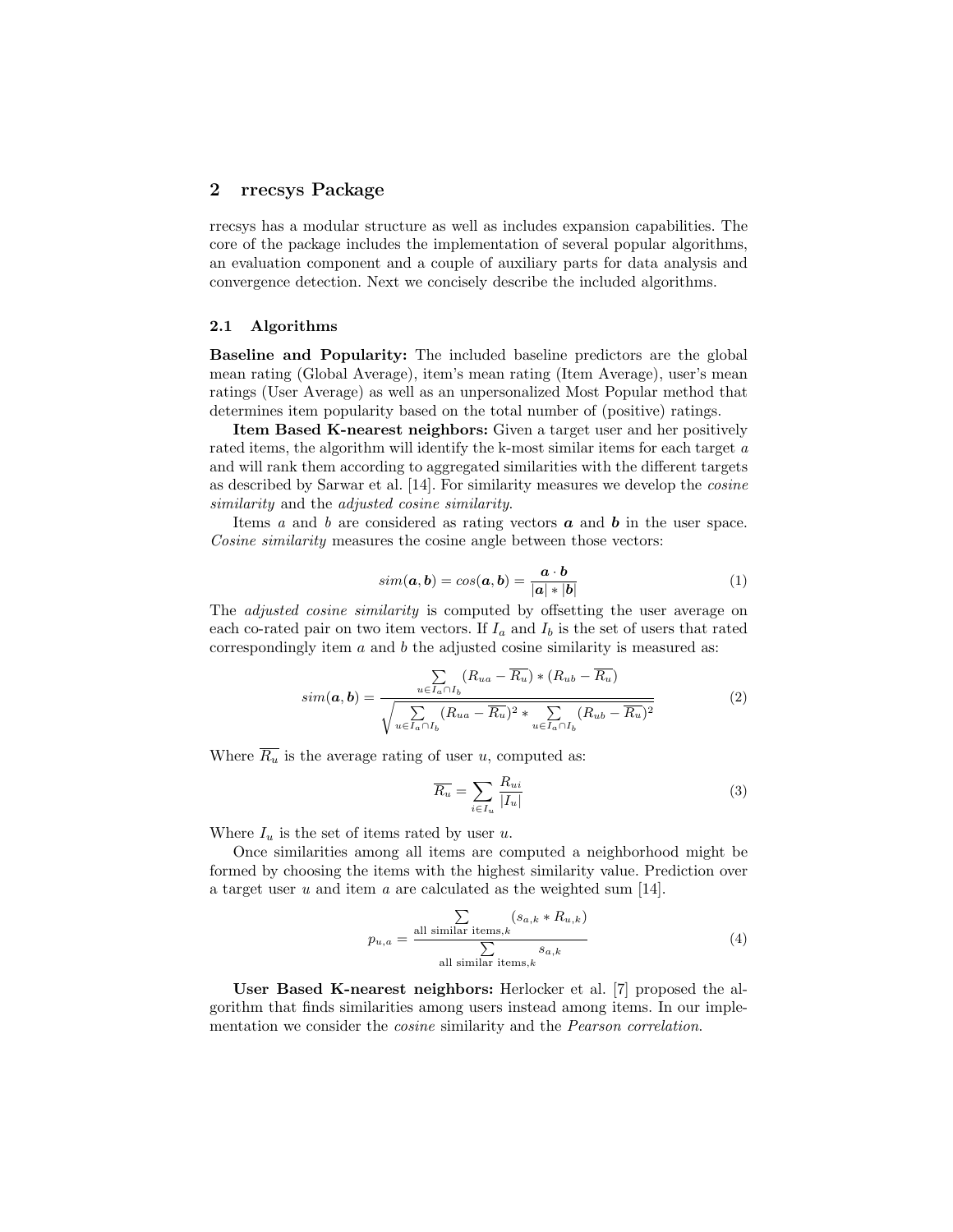User u and v are considered as rating vectors u and v in the item space. Cosine similarity measures the cosine angle between those vectors using Formula 1

Instead the Pearson correlation is measured by offsetting the user average on co-rated pairs among the user vectors:

$$
sim(\boldsymbol{u}, \boldsymbol{v}) = Pearson(\boldsymbol{u}, \boldsymbol{v}) = \frac{\sum\limits_{i \in I_u \cap I_v} (R_{ui} - \overline{R_u}) * (R_{vi} - \overline{R_v})}{\sqrt{\sum\limits_{i \in I_u \cap I_v} (R_{ui} - \overline{R_u})^2 * \sum\limits_{i \in I_u \cap I_v} (R_{vi} - \overline{R_v})^2}}
$$
(5)

Where  $\overline{R_u}$  and  $\overline{R_v}$  are correspondingly the average ratings of user u and user v, computed like in Formula 3.

Once similarities among all items are computed a neighborhood might be formed by choosing the items with the highest similarity value. Prediction over a target user  $u$  and item  $a$  are calculated as the weighted sum [14]:

$$
p_{u,a} = \overline{R_u} + \frac{\sum\limits_{\text{all similar items},k} (s_{a,k} * R_{u,k})}{\sum\limits_{\text{all similar items},k} s_{a,k}}
$$
(6)

Weighted Slope One: proposed by Lemire et al [10] performs prediction for a missing rating  $\hat{r}_{ui}$  for user u on item i as the following average:

$$
\hat{r}_{ui} = \frac{\sum_{\forall r_{uj}} (dev_{ij} + r_{uj})c_{ij}}{\sum_{\forall r_{uj}} c_{ij}}.
$$
\n(7)

The average deviation rating  $dev_{ij}$  between co-rated items is defined by:

$$
dev_{ij} = \sum_{\forall u \in users} \frac{r_{ui} - r_{uj}}{c_{ij}}.
$$
 (8)

Where  $c_{ij}$  is the number of co-rated items between items i and j and  $r_{ui}$  is an existing rating for user  $u$  on item  $i$ . The Weighted Slope One takes into account both, information from users who rated the same item and the number of observed ratings.

Simon Funk's SVD: Matrix factorization methods are used in recommender systems to derive a set of latent factors, from the user  $\times$  item rating matrix, to characterize both users and items by this vector of factors. The useritem interaction are modeled as inner product of the latent factors space [4]. Accordingly each item  $i$  will be associated with a vector of factors  $V_i$ , and each user u is associated with a vector of factors  $U_u$ . An approximation of the rating of a user  $u$  on an item  $i$  can be derived as the inner product of their factor vectors:

$$
\hat{R}_{ui} = \mu + b_i + b_u + U_u * V_i^T
$$
\n(9)

Where  $\mu$  is the overall average rating and  $b_u$  and  $b_i$  indicate the deviation due to user  $u$  and item  $i$  from the mean rating.

The U(user) and V(item) factor matrices are cropped to k features and initialized at small values. Each feature is trained until convergence (where convergence specifying the number of updates to be computed on a feature before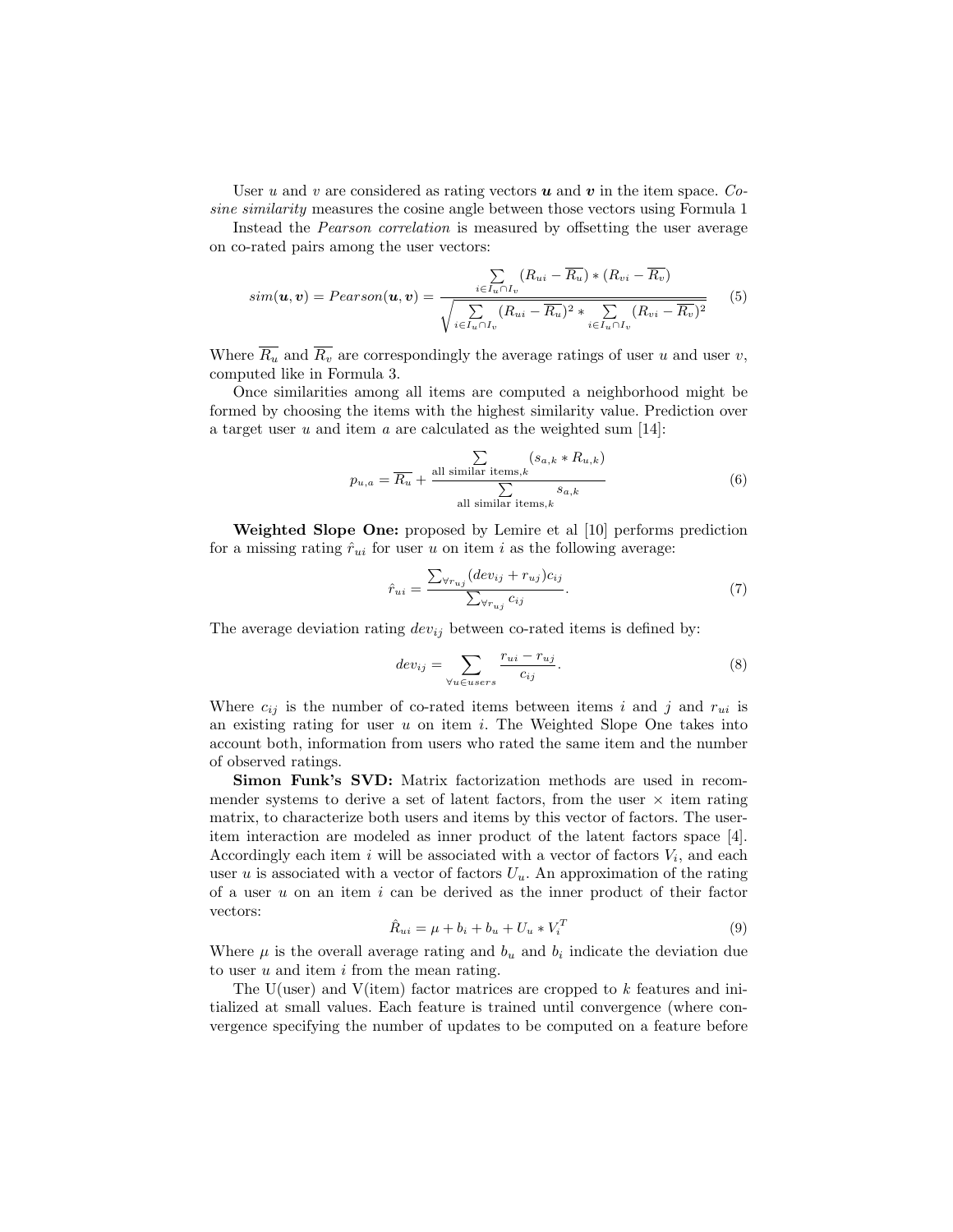considering it converged, it can be either chosen by the user or calculated automatically by the package). On each loop the algorithm predicts  $\hat{R}_{ui}$ , calculates the error and the factors are updated as follows:

$$
e_{ui} = R_{ui} - \hat{R}_{ui} \tag{10}
$$

$$
V_{ik} \leftarrow V_{ik} + \lambda * (e_{ui} * U_{uk} - \gamma * V_{ik})
$$
\n
$$
(11)
$$

$$
U_{uk} \leftarrow U_{uk} + \lambda * (e_{ui} * V_{ik} - \gamma * U_{uk})
$$
\n
$$
(12)
$$

The attribute  $\lambda$  represents the learning rate, while  $\gamma$  corresponds to the regularization term.

In addition, the following two algorithms address the One Class Collaborative Filtering problem (OCCF).

Bayesian Personalized Ranking: The algorithm has been introduced by [12]. It turns the OCCF into a ranking problem by implicitly assuming that users prefer items they have already interacted with another time. Instead of applying rating prediction techniques, BPR ranks candidate items for a user without calculating a "virtual" rating. The overall goal of the algorithm is to find a personalized total ranking  $\geq_u\subset I^2$  for any user  $u \in Users$  and pairs of items  $(i, j) \in I<sup>2</sup>$  that meet the properties of a total order (totality, anti-symmetry, transitivity).

Weighted Alternated Least Squares: We compute a low-rank approximation matrix  $\hat{R} = (\hat{R}_{ij})_{m \times n} = U * V^{T}$ , where U and V are the usual feature matrix cropped to  $k$  features as introduced by [11]. Weighted low-rank aims to determine  $\tilde{R}$  such that minimizes the Frobenius loss of the following objective function:

$$
\mathcal{L}(\hat{R}) = \mathcal{L}(U, V) = \sum_{ij} W_{ij} (R_{ij} - U_i * V_j^T)^2 + \lambda * (\|U_i\|_F^2 + \|V_i\|_F^2)
$$
(13)

The regularization term weighted by  $\lambda$  is added to prevent over-fitting. The expression  $\|.\|_F$  denotes the Frobenius norm. The alternated least square algorithms optimization process solves partial derivatives of  $\mathcal L$  with respect to each entry U and V,  $\frac{\partial \mathcal{L}(U,V)}{\partial U}$  $\frac{\partial \mathcal{L}(U,V)}{\partial U_i} = 0$  with fixed V and  $\frac{\partial \mathcal{L}(U,V)}{\partial V_j} = 0$  with fixed U, to compute  $U_i$  and  $V_i$ . Then U and V are initialized with random Gaussian numbers with mean zero and small standard deviation and are updated until convergence. The matrix  $W = (W_{ij})_{m \times n} \in \mathbb{R}_+^{m \times n}$  is a non-negative weight matrix that assigns confidence values to observations (hence the name weighted ALS).

#### 2.2 Recommendation List

The library is currently distributing two different methodologies for computing the top-N recommendation. The first is the Highest Predicted Ratings (HPR), which proposes a sorted list based on the highest computed rating values by an algorithm. The second method is the Most Frequent (MF), that determines the top-N list based on the most frequent items available in the neighborhood of an user or item. This methodology is known to produce better performance than HPR [9, 15].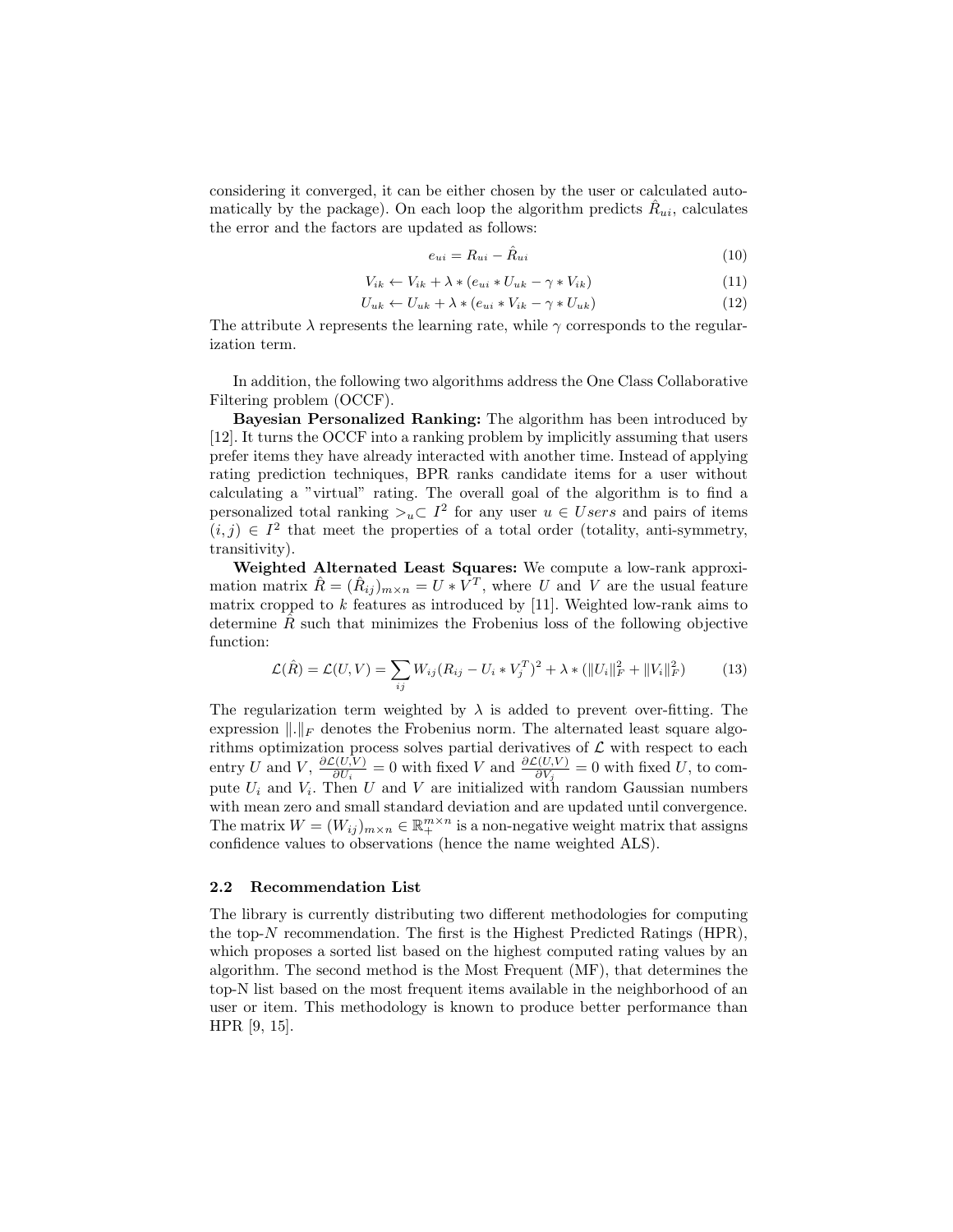#### 2.3 Evaluation

The evaluation module is based on the k-fold cross-validation method. A stratified random selection procedure is applied when dividing the rated items of each user into k folds such that each user is uniformly represented in each fold, i.e. the number of ratings of each user in any fold differs at most by one. For k-fold cross validation each of the k disjunct fractions of the ratings are used  $k - 1$  times for training (i.e.  $\subset R_{train}$ ) and once for testing (i.e.  $\subset R_{test}$ ). Practically, ratings in  $R_{test}$  are set as missing in the original dataset and predictions/recommendations are compared to  $R_{test}$  to compute the performance measures.

We included the most popular performance metrics according to the survey in [8]. These are mean absolute error(MAE), root mean squared error(RMSE), Precision, Recall, F1, True and False Positives, True and False Negatives, normalized discounted cumulative gain (NDCG), rank score, area under the ROC curve (AUC) and catalog coverage[5].

### 3 Experimental results

In this Section, we compare our rrecsys library with the popular Lenskit [3] Java library.

In Figure 1, we compare both libraries in terms of RMSE and MAE, using 5-fold cross validation. Lenskit and rrecsys were configured both with the same algorithms and evaluation methodology. We used the MovieLens100K dataset [6] for these experiments as the purpose is not only the results per se, but to demonstrate the reproducibility of the results derived from LensKit.

For the experiments in Figure 1 on the FunkSVD, we have tuned its parameters as follows, the latent space is set to 100 features, the learning rate is set to 0.001, the regularization term is set to 0.015. In the case of the item based k-nearest neighbor algorithm, we have set the number of nearest neighbors to 100, and adjusted cosine similarity is the similarity measure. In the case of the user-based  $k$ -nearest neighbor algorithm, we have set the number of nearest neighbors to 100, and used Pearson as similarity measure.

As shown in Figure 1, all the reported results demonstrate our ability to clearly reproduce and replicate the same results with those of Lenskit in terms of both RMSE and MAE while other libraries failed to do so [13]. The insignificant differences with LensKit are the result of a random distribution of items in the k-folds. Since BPR and wALS are not implemented in LensKit it is impossible for us to compare results.

In Table 1 we show the performance of rrecsys based on the latest implementations with  $R/C++$  code on the MovieLens100K dataset running on the same machine. It is noticeable that *rrecsys* performs similarly to LensKit. We compared only optimized algorithms. In future we will provide optimized implementation of more state of the art algorithms.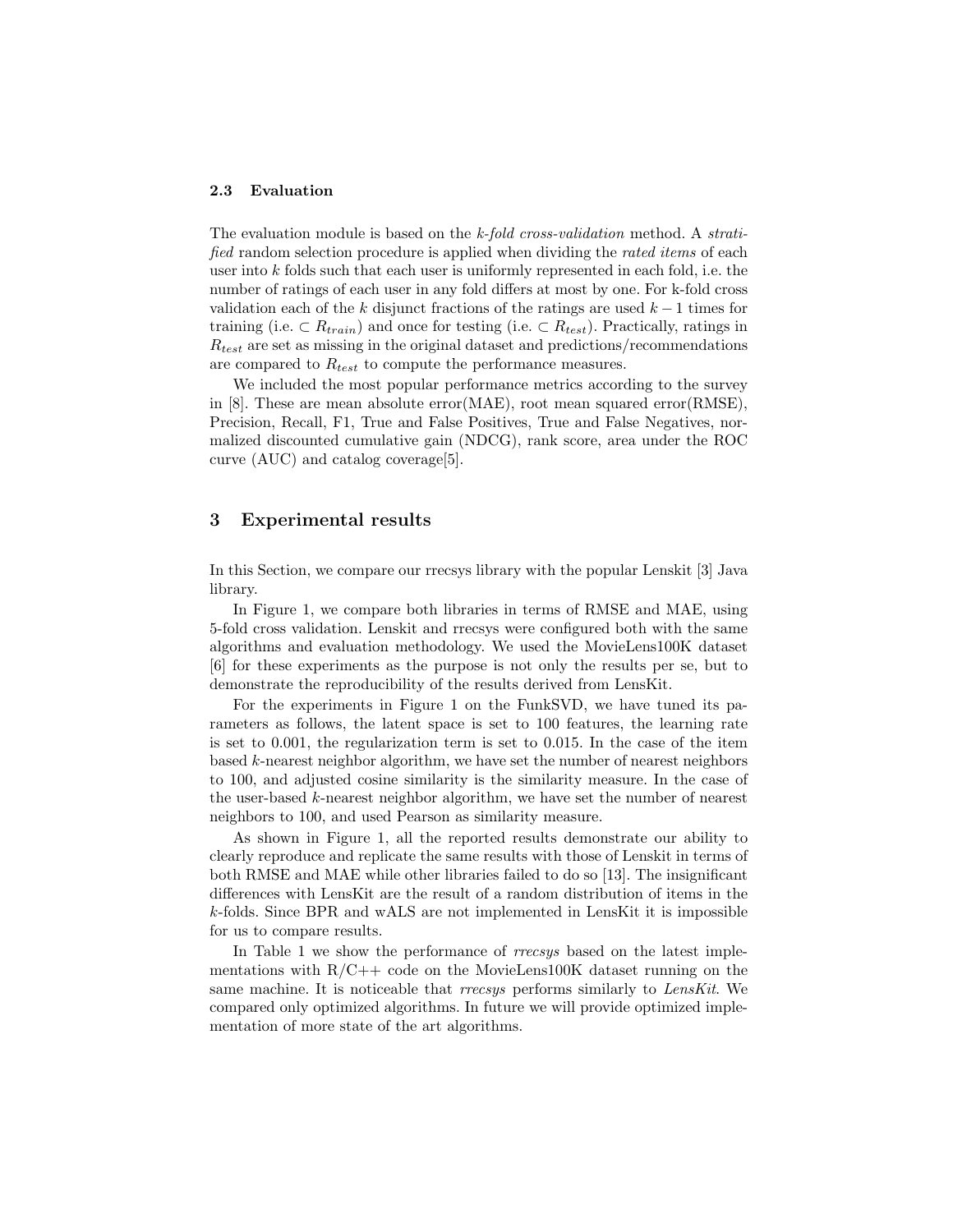

Fig. 1. Benachmark with LensKit.

| Framew.                                                                   |                      |  |  | IBKNN (neigh.)   UBKNN (neigh.)   Funk SVD (feat.)   WSlopeOne |        |              |  |  |     |                                                                                   |
|---------------------------------------------------------------------------|----------------------|--|--|----------------------------------------------------------------|--------|--------------|--|--|-----|-----------------------------------------------------------------------------------|
|                                                                           | $1 \t10 \t100 \t500$ |  |  |                                                                | 10 100 | 500   10 100 |  |  | 500 |                                                                                   |
|                                                                           |                      |  |  |                                                                |        |              |  |  |     | Trecsys   14.91s 14.99s 15.67s   8.77s 8.87s 9.48s   6.23s 15.34s 54.71s   49.46s |
| Lenskit   14.17s 14.62s 15.28s 60.04s 61.48s 62.32s   4.32s 11.05s 46.82s |                      |  |  |                                                                |        |              |  |  |     | 16.41s                                                                            |

**Table 1.** Evaluation times with optimized implementations using  $R/C++$  and comparison with LensKit.

### 4 Using the library

In this Section, we introduce an executable script in R for running some of the functionalities of rrecsys in order to demonstrate its intuitive use. Please notice that due to space limitations in this paper we do not describe all commands in detail. The library is distributed with a full range of vignettes and a manual describing all available functionalities<sup>1</sup>.

The package is loaded on the Comprehensive R Archive Network (CRAN), therefore download, installation and loading of the package requires the execution of the following two functions:

```
install.packages("rrecsys"); library(rrecsys)
```
Once the package is loaded the dataset MovieLens Latest<sup>2</sup> will be available within the environment. A setup of the data is required to define possible limits and the structure of the dataset. Users can explore the dataset by checking the

 $1$  https://cran.r-project.org/package=rrecsys

<sup>2</sup> We redistribute the MovieLens Latest datasets for demonstration purposes only. Please notice that these datasets change over time and are not appropriate for reporting experimental results.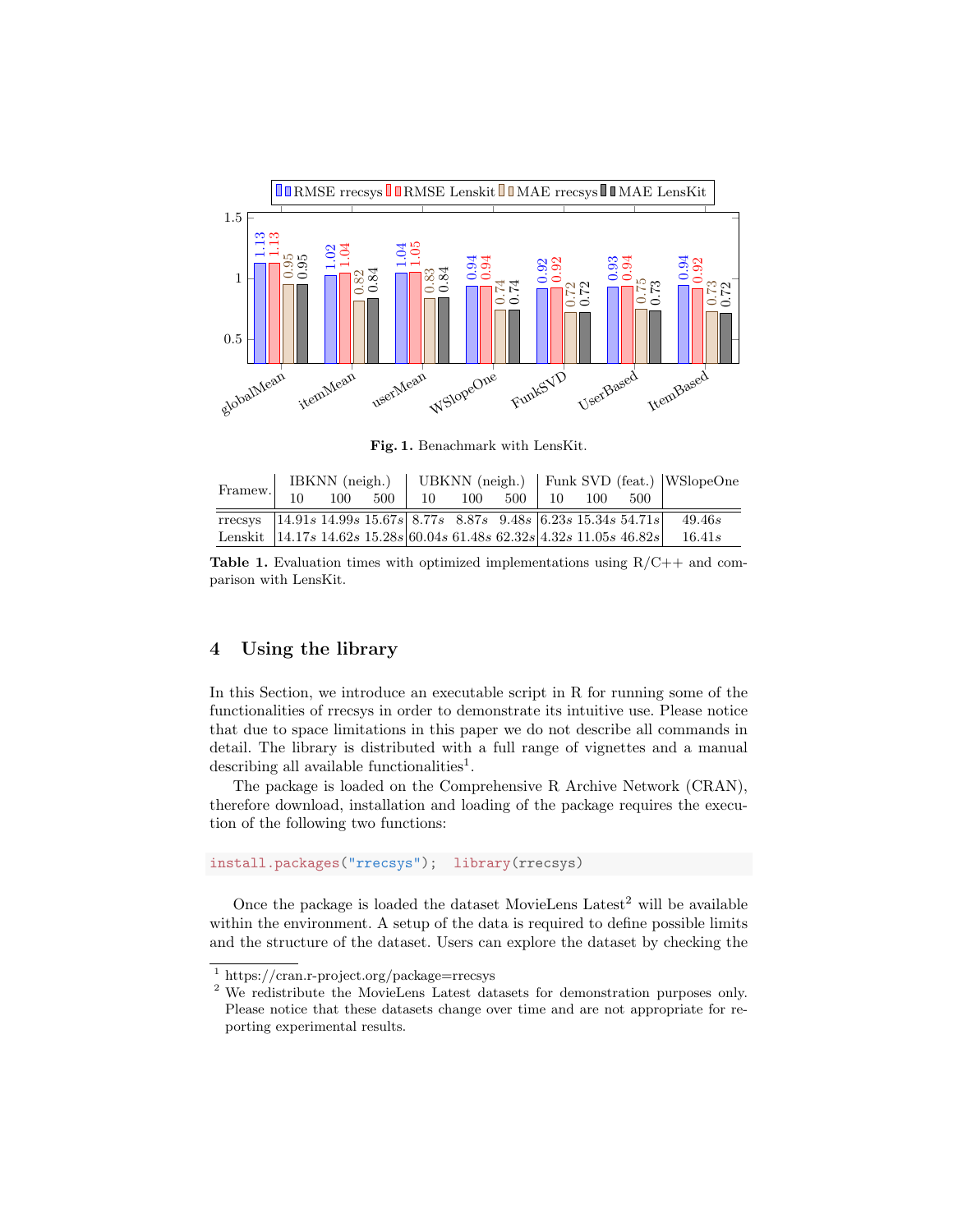number of ratings, its sparsity or even by modifying it to contain a specific number of ratings for each item\user.

```
data("mlLatest100k")
m <- defineData(mlLatest100k, minimum = 1, maximum = 5,
halfStar = TRUE)
sparsity(m); numRatings(m); rowRatings(m); colRatings(m)
#Crop the dataset to contain at least 200 ratings on each user and
10 ratings on each item.
smallmlLatest <- m[rowRatings(m) >= 200, colRatings(m) > 10]
```
The following code shows how to train a model (e.g., ub10) on an algorithm (e.g., UBKNN), which can be used for either rating prediction (e.g., p) or item recommendation (e.g., rHPR and rMF).

```
ub10 <- rrecsys(smallmlLatest, "UBKNN", neigh = 10, simFunct = 1)
p <- predict(ub10)
rHPR \leq r recommend HPR(ub10, topN = 10)#pt is the positive threshold for recommending an item.
rMF \leftarrow recommendMF(ub10, topN = 10, pt = 3)
```
The following code shows how we generate the k-folds. Same fold distribution can be used to evaluate different algorithms.

```
folds <- evalModel(smallmlLatest, folds = 2)
#Recommendation evaluation.
evalRec(folds, "UBKNN", topN = 10, goodRating = 3,
            simFunction = 2, recall = 1)
```
The output of the evaluation function looks like as follows:

```
#Prediction evaluation.
> evalPred(folds, "funksvd", k = 10)
 #Output:
             MAE RMSE globalMAE globalRMSE Time
1-fold 0.8565404 1.056737 0.9175207 1.161164 2.419723
2-fold 0.8473669 1.043400 0.8959667 1.131292 2.669417
Average 0.8519536 1.050069 0.9067437 1.146228 2.544570
```
## 5 Conclusions

This paper contributed a recently released package for prototyping and interactively demonstrating recommendation algorithms in R. It comes with a nice range of implemented standard algorithms for Likert scaled and binary ratings. Reported results demonstrate that it reproduces results of the Java-based Lenskit toolkit. Thus it remains to hope that this effort will be of use for the field of recommender systems and the large R user community.